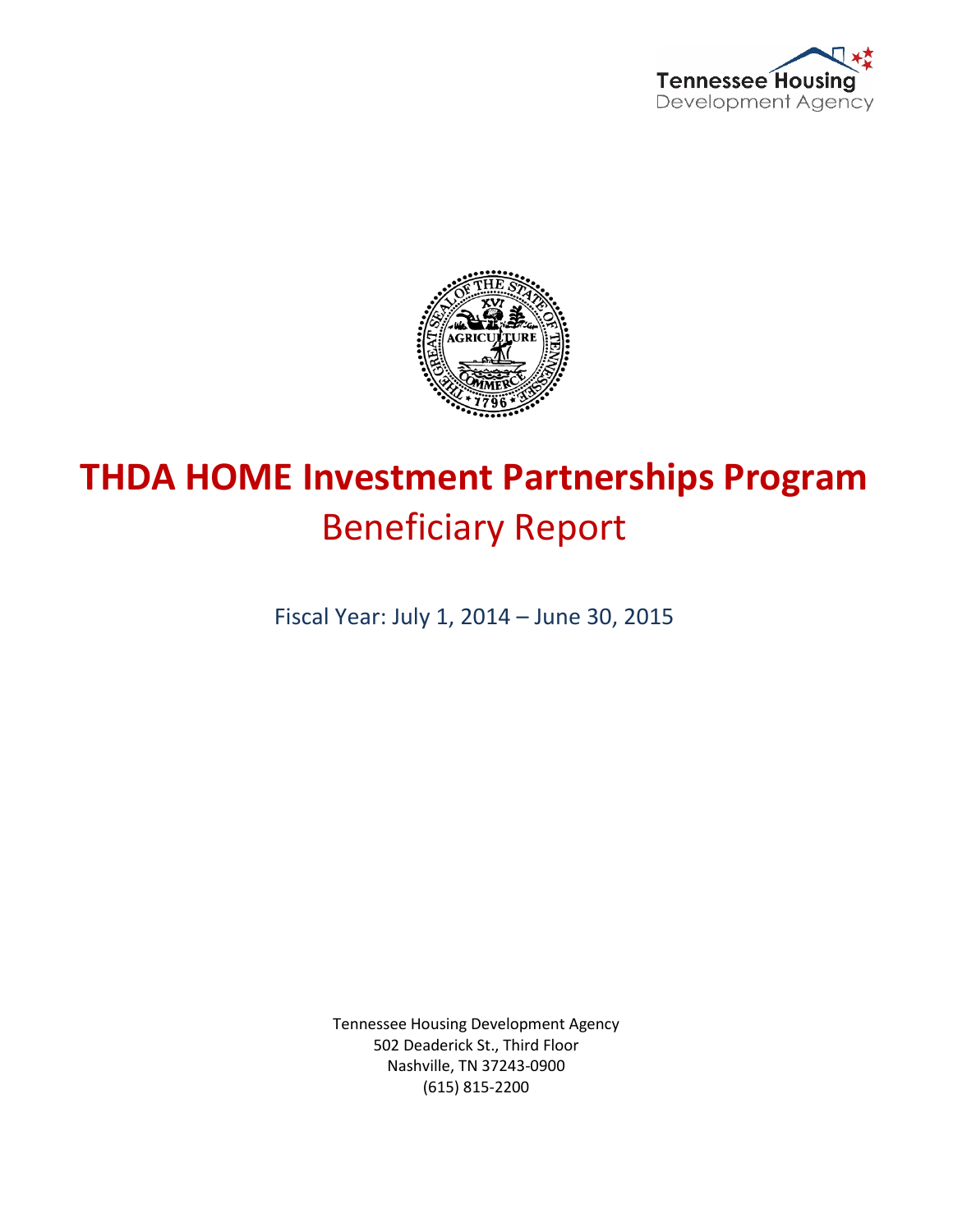

#### Tennessee Housing Development Agency (THDA)

As the State's housing finance agency, the Tennessee Housing Development Agency (THDA) is a self-sufficient, independently funded, publicly accountable entity of the State of Tennessee. THDA's mission is to ensure that every Tennessean has access to safe, sound, affordable housing opportunities. More information about THDA programs can be found online at www.thda.org.

502 Deaderick St., Third Floor Nashville, TN 37243-0900 (615) 815-2200

Prepared by Morgan Mansa, Research and Planning Division

*Leading Tennessee Home by creating safe, sound, affordable housing opportunities.*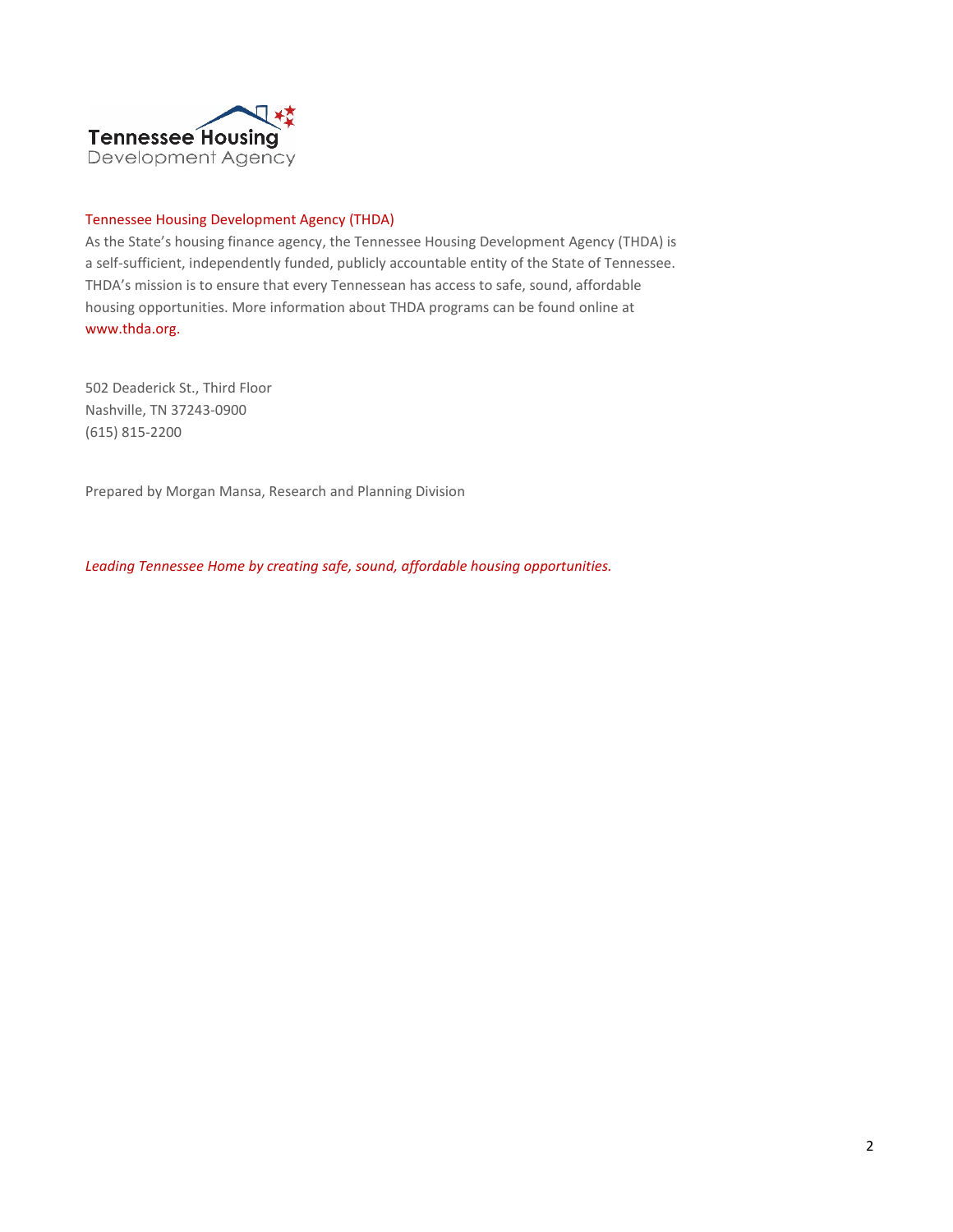# **Tables, Charts and Maps**

| Map 1    |                                                                                      |  |
|----------|--------------------------------------------------------------------------------------|--|
| Chart 1  | Annual Federal Allocations for the State of Tennessee's HOME Program, 2006-2015  9   |  |
| Table 1  | Annual Allocations for the State of Tennessee's HOME Program, 2010-2015  9           |  |
| Table 2  |                                                                                      |  |
| Table 3  |                                                                                      |  |
| Table 4  | HOME Projects Completed during FY 2014-15 by Activity Type and Program Year  11      |  |
| Table 5  | Cumulative HOME Projects Completed by Activity Type and Program Year 11              |  |
| Table 6  | HOME Activities Completed in FY 2014-15 by Grand Division and Program Year 12        |  |
| Table 7  | Cumulative HOME Activities Completed by Grand Division and Program Year  13          |  |
| Table 8  | Household Size of HOME Beneficiaries in FY 2014-15 by Household Type  14             |  |
| Table 9  | Cumulative Data on Household Size of HOME Beneficiaries by Household Type  14        |  |
| Table 10 | Distribution of HOME Program Beneficiaries in FY 2014-15 by Income 15                |  |
| Table 11 | Cumulative Distribution of HOME Program Beneficiaries by Income 15                   |  |
| Table 12 | Distribution of HOME Program Beneficiaries in FY 2014-15 by Tenant Type & Income  15 |  |
| Table 13 | Cumulative Distribution of HOME Program Beneficiaries by Tenant Type & Income  15    |  |
| Table 14 |                                                                                      |  |
| Table 15 |                                                                                      |  |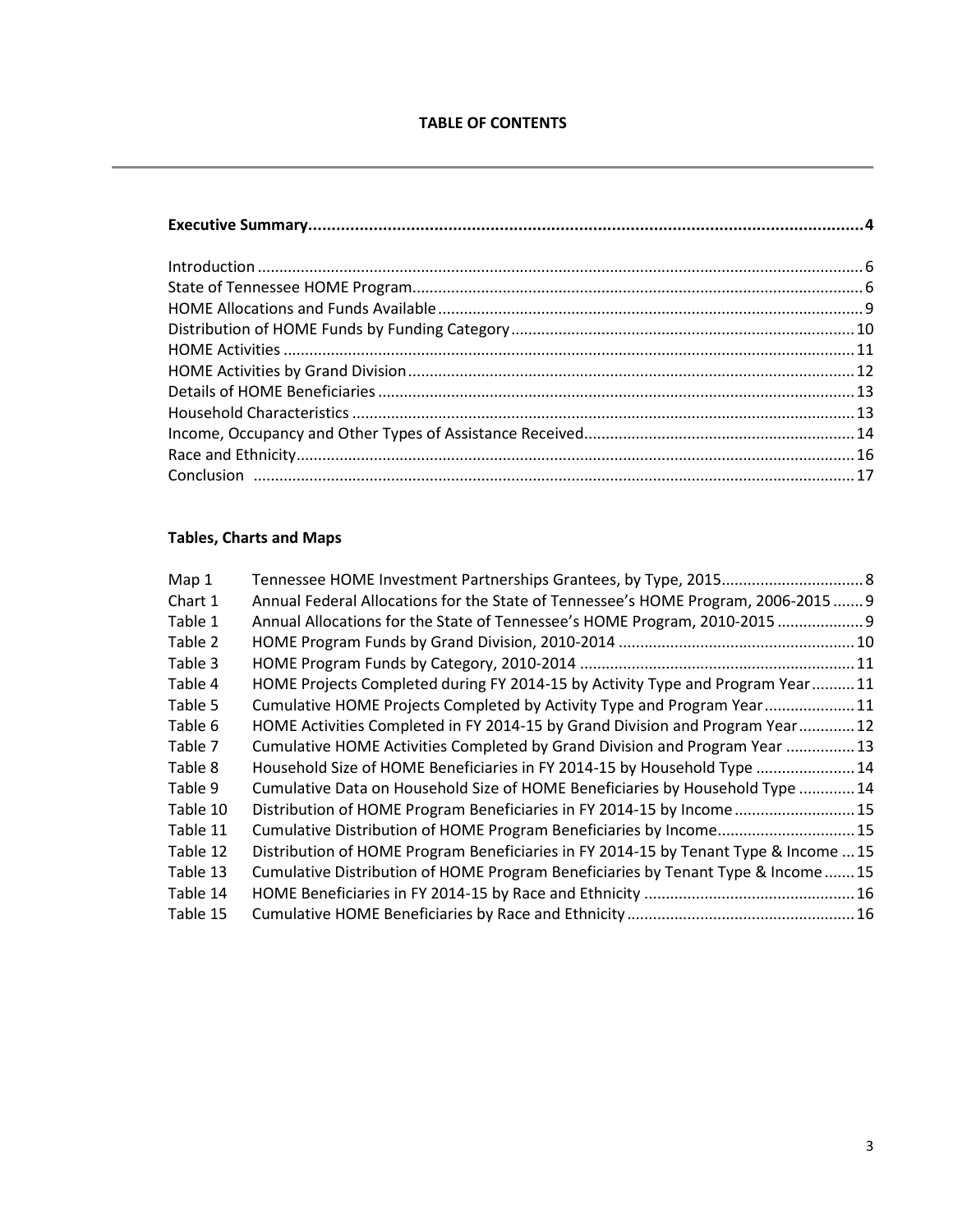# **2014 - 2015 HOME Beneficiary Report Executive Summary**

The 2014 - 2015 HOME Beneficiary Report provides information regarding HOME allocations received by the State of Tennessee, the activities completed with HOME funding, and the households served by the HOME Program from July 1, 2014 through June 30, 2015.

General Data:

- Tennessee received an allocation of \$8,984,790 in 2015, which is an 11 percent decrease from the 2014 allocation of \$10,096,577 and a 5.2 percent decrease from the 2013 allocation of \$9,474,797.
- During FY 2014-15, THDA distributed the state's 2012 allocation of \$9,924,071 as well as \$1,488,312 of 2011 funds and \$231,639 in program income for a total of \$11,644,022. The state also received an allocation of \$9,474,797 for program year 2013 and had \$98,797 in program income for a total of \$9,573,594. Although these funds were awarded in FY 2013-14, all of the contracts except those from 2012 Community Housing Development Organization (CHDO) funds started in FY 2014-15. For 2014, the HOME program received an allocation of \$10,096,577. In addition to the 2014 allocation, THDA had \$129,241 in program income and \$417,288 of reallocation funds for a total of \$10,643,106.

Activities Data:

- During FY 2014-15, 87 affordable housing units were completed with HOME allocations ranging from program years 2010 - 2012. Sixty-nine percent of those projects (60 units) were rehabilitation projects. New construction followed with 14 percent (12 units), acquisition only with 10 percent (nine units), then acquisition and rehabilitation with seven percent (six units). There were no acquisition and new construction projects during this reporting period.
- Seventy-nine percent of the projects were completed in East Tennessee, 15 percent of the projects were completed in Middle Tennessee, and the remaining six percent were completed in West Tennessee.

# Beneficiary Data:

- During FY 2014-15, 86 of the 87 households reported beneficiary data. One unit during the reporting period was vacant. Forty percent of the households reporting beneficiary data were categorized as Elderly and 38 percent are Single/Non-Elderly. The remaining 22 percent of households were a combination of Related/Single Parent, Related/Two Parent, and Other.
- Sixty-six percent of the beneficiaries were very low-income households.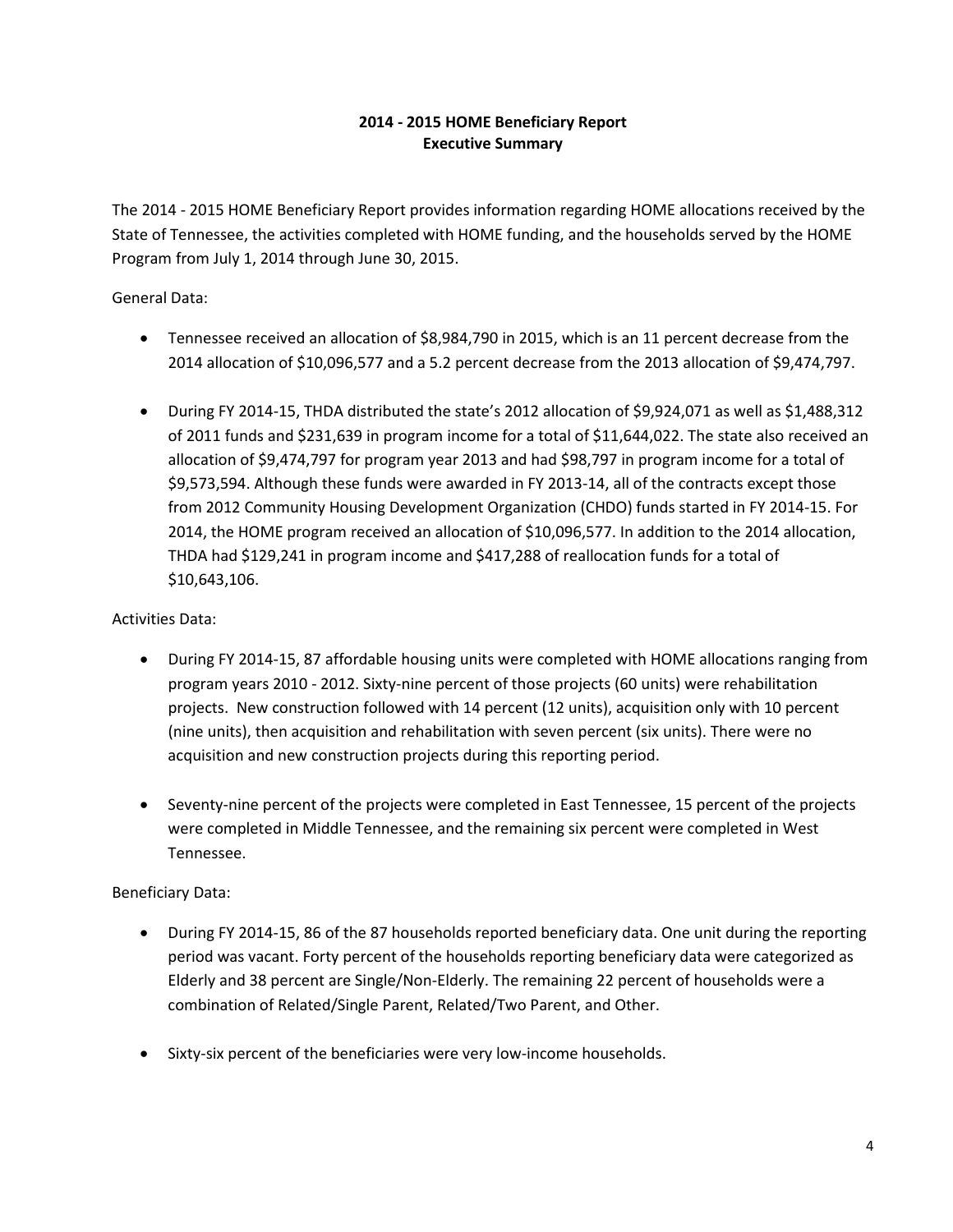- Fifty-one percent of the occupied households were renter-occupied while the remaining 48 percent were owner-occupied. Less than one percent was not applicable because there was one unoccupied unit during this reporting period.
- Eighty-one percent of the households were reported as White, 17 percent reported Black/African American, and one percent reported as Other/Multi-Race. There were no beneficiaries of Hispanic origin.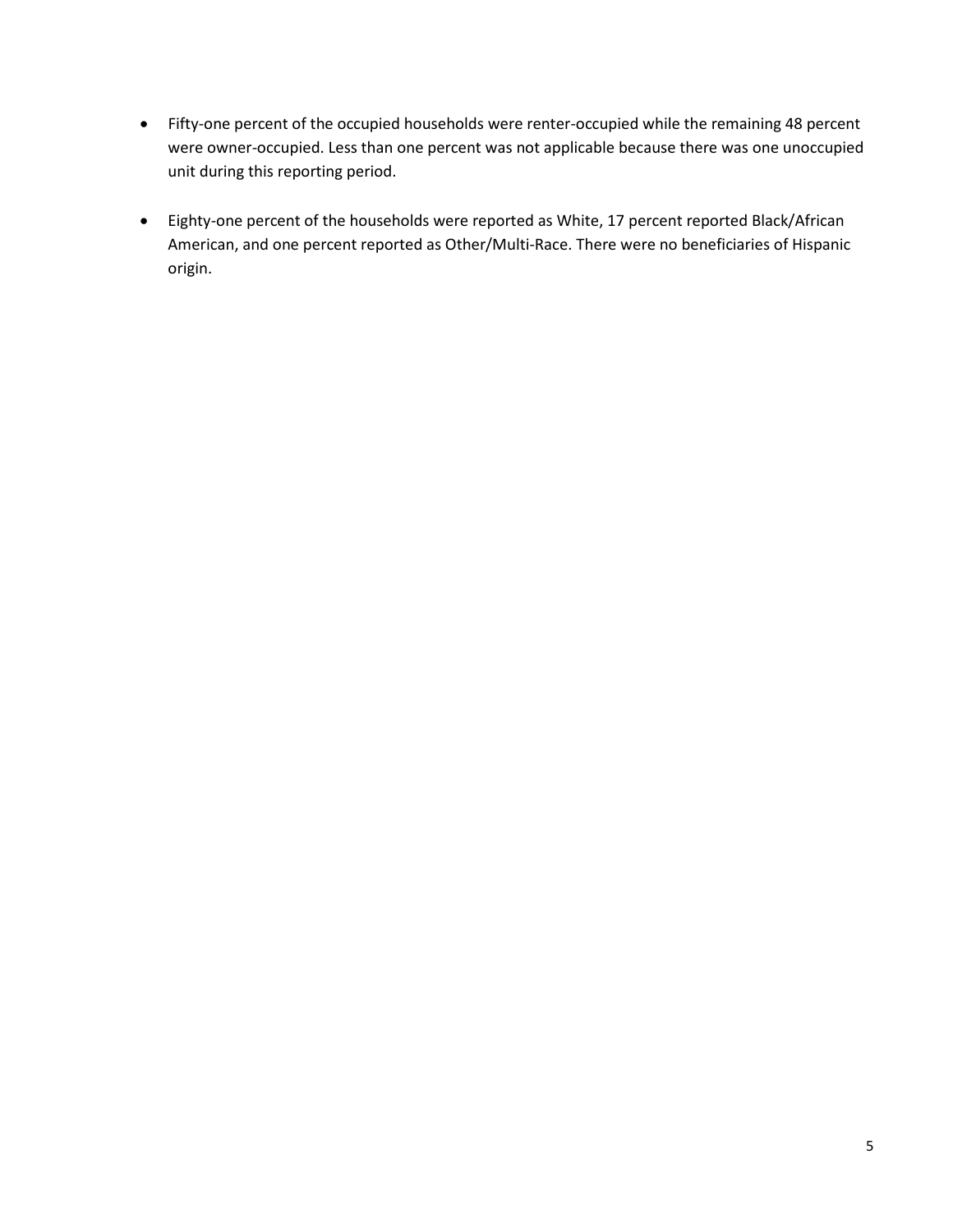#### **Introduction**

The U.S. Department of Housing and Urban Development's (HUD) HOME program is the largest federal block grant to state and local governments designed exclusively to create affordable housing for low-income households. The HOME program is implemented through state and local governments called participating jurisdictions or "PJs". PJs may be states or units of general local government, including consortia and urban counties. The Tennessee Housing Development Agency (THDA) administers the HOME program for the State of Tennessee to promote the production, preservation, and rehabilitation of housing for low-income households. During this reporting period, the State of Tennessee's HOME funds were awarded for homeowner and rental projects through a competitive application process for cities, counties, and non-profit organizations outside of local PJs, which receive their own HOME allocations directly from HUD.

This report provides information regarding HOME allocations received by the State of Tennessee, the households served by the HOME program, and the activities completed with funding from program years  $2010 - 2012<sup>1</sup>$  $2010 - 2012<sup>1</sup>$  $2010 - 2012<sup>1</sup>$ . HOME activities are required to be completed within four years of the date the State of Tennessee enters into a grant agreement with HUD; however, THDA limits its contracts with its subrecipients to a three-year term. Therefore, program years 2013 and 2014 were active during the reporting period, as well as projects with funding dating back to 2010 through extended contracts. As a result, the number of completed units and the beneficiary data available for program years 2010 – 2014 are reported as of June 30, 2015 and do not represent the final number of units or total beneficiary data from projects resulting from those program years.

Funding for the HOME program decreased in 2015, following a funding increase in 2014. Tennessee received an allocation of \$8,984,790 in 2015, which is an 11 percent decrease from the 2014 allocation of \$10,096,577 and a 5.2 percent decrease from the 2013 allocation of \$9,474,797. Despite this decrease in funding, the State of Tennessee's HOME program has made substantial contributions to affordable housing for lowincome Tennesseans. During FY 2014-15, HOME funds contributed to the completion of 87 housing units.

On December 16, 2011, HUD published a new proposed regulation for the HOME Program which made significant changes to the HOME rule. Because the new HOME rule applied to any grant with 2012 funds, THDA opted not to accept any applications for 2012 until the new rule was released. The new rule was not published until July 24, 2013; therefore, THDA did not award any HOME funds during FY 2012-13. These changes delayed our implementation of HOME funds however after the reporting year of this HOME Beneficiary Report, THDA will be aligned with the regular funding timeline.

#### **State of Tennessee HOME Program**

The State of Tennessee's HOME funds are made available to cities, counties and non-profit organizations outside of local Participating Jurisdictions (PJs) on a competitive basis. Current PJs, which receive their own HOME funds directly from HUD include: the Northeast Tennessee/Virginia Consortium (the cities of Bristol,

<span id="page-5-0"></span> $1$  A program year refers to the year in which the program was funded by HUD and follows the federal fiscal year cycle, which is October  $1<sup>st</sup>$  through September 30<sup>th</sup>. THDA reports HOME activities and beneficiary data based on the state's fiscal year cycle, which is July 1<sup>st</sup> through June 30<sup>th</sup>. Throughout this report, FY 2014-15 will refer to the state's fiscal cycle, July 1, 2014 – June 30, 2015.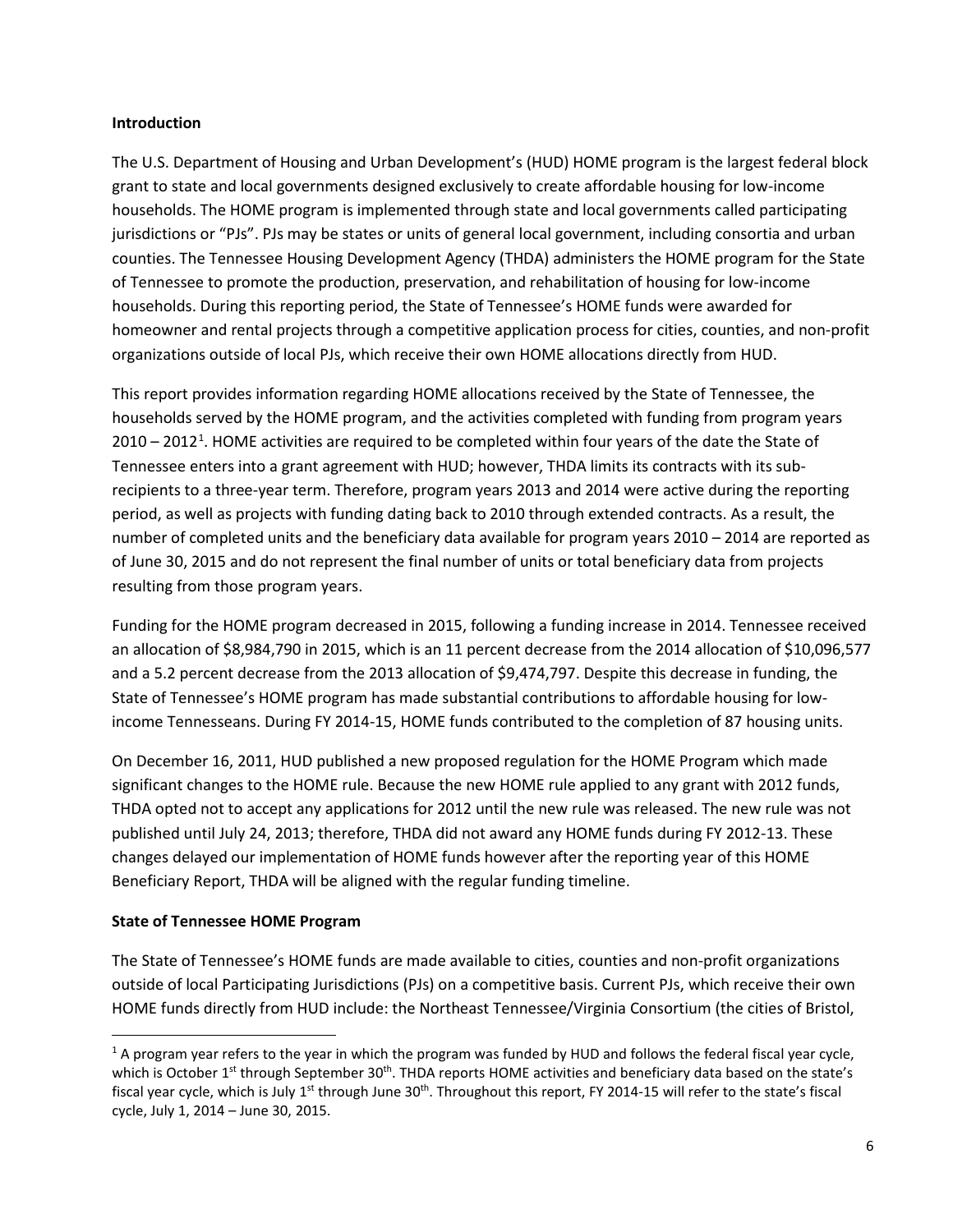Johnson City, Bluff City, Kingsport, Sullivan County and Washington County, excluding the town of Jonesborough), Chattanooga, Clarksville, Jackson, Knoxville, Memphis, Nashville-Davidson, Knox County and Shelby County. Map 1 on the following page shows the State of Tennessee by jurisdiction type.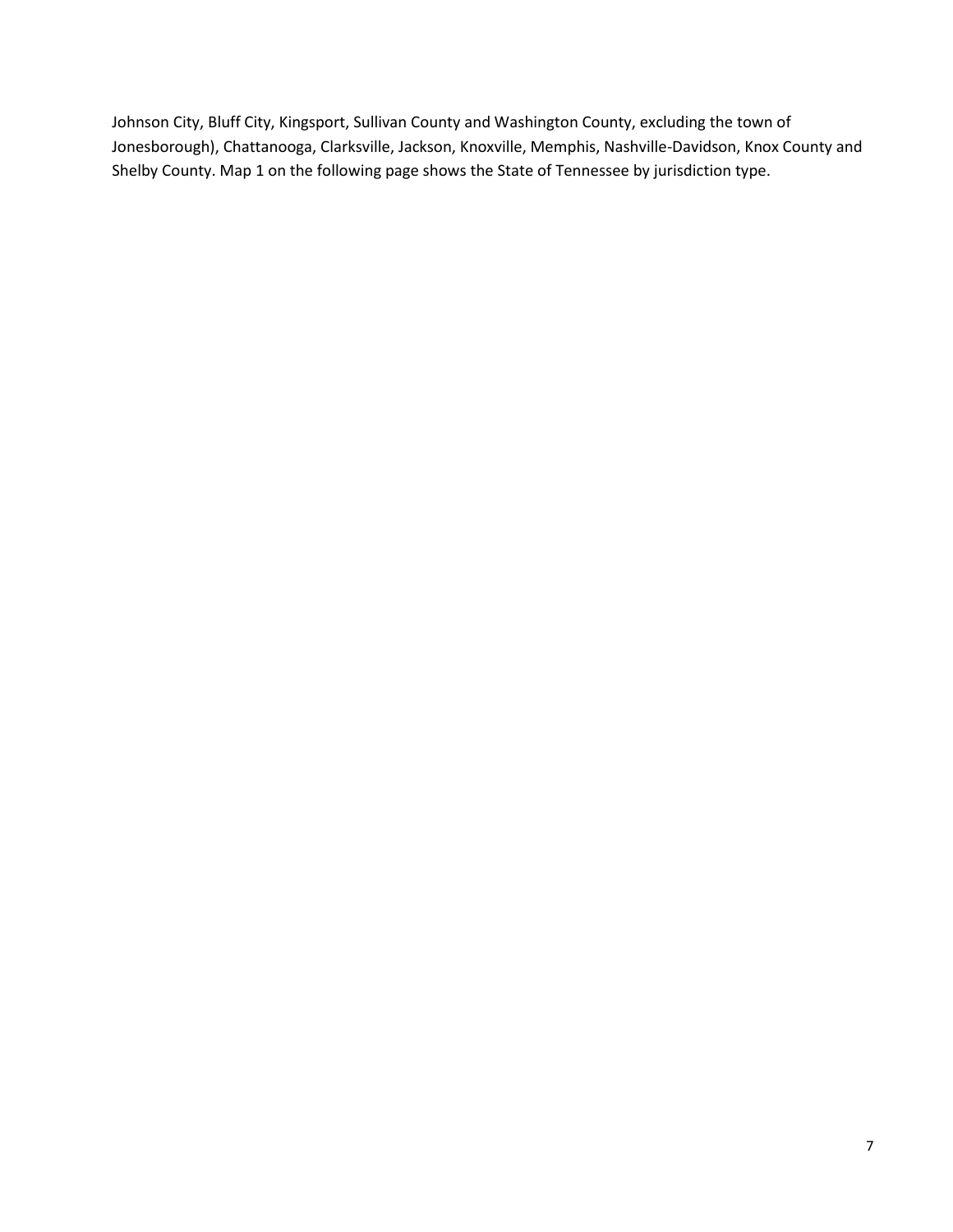# **Map 1. Tennessee HOME Investment Partnerships Grantees, by Type, 2015**



**HOME Program Grantee Type** 



| $\Omega$ |  | 50 |  |  | 100 Miles |
|----------|--|----|--|--|-----------|
|          |  |    |  |  |           |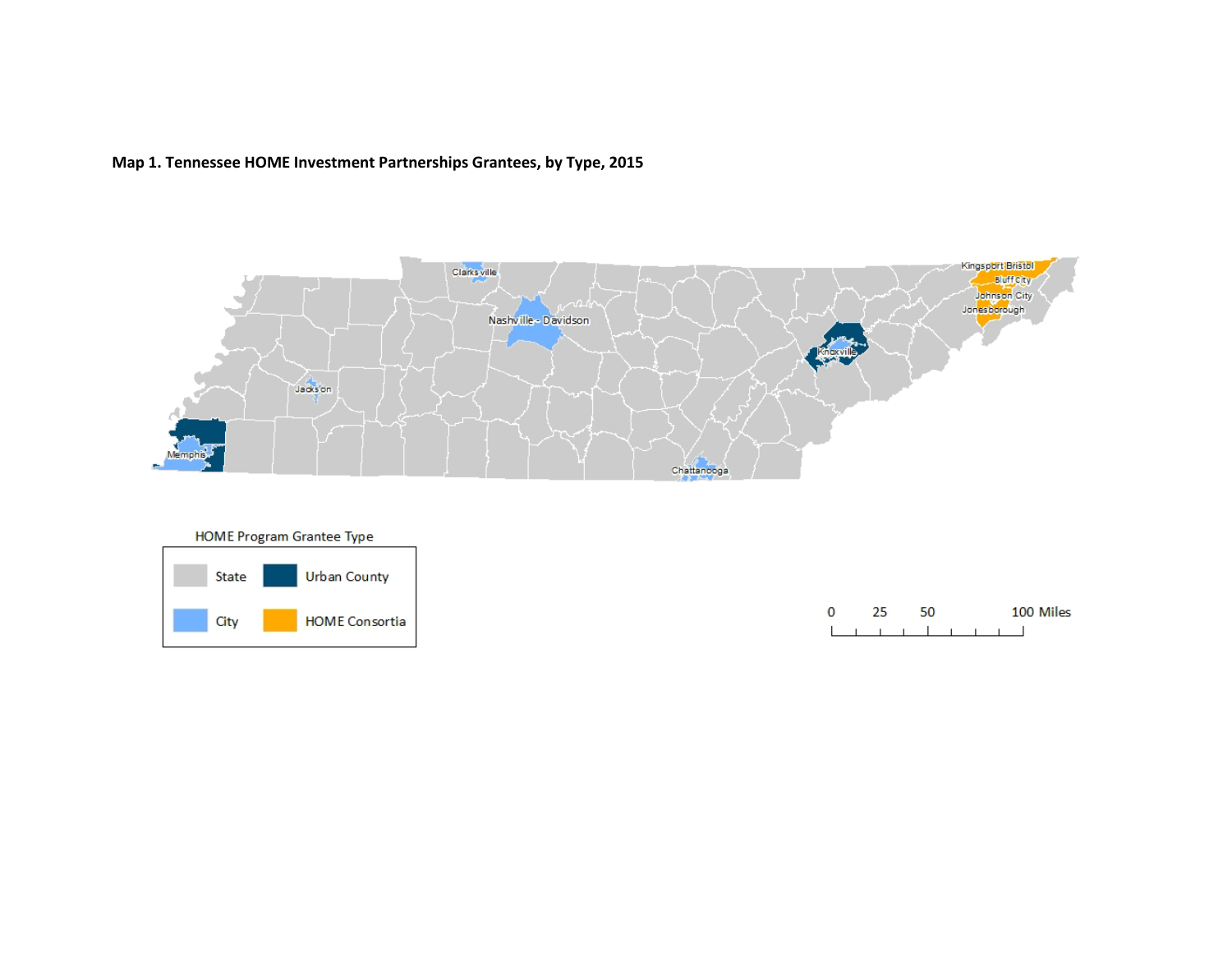#### **HOME Allocations and Funds Available**

Chart 1 shows Tennessee's federal HOME allocations for the past 10 years. Table 1 shows the federal HOME allocation for program years 2010 – 2014. The table additionally shows the year-to-year percent change in HOME funds over the reporting period. The HOME program may reallocate recaptured funds or program income from one HOME program year to the next. The "Funds Made Available" column represents the federal allocation plus any reallocated funds resulting from program income or recaptured funds at the time of this report.





**Table 1. Annual Allocations for the State of Tennessee's HOME Program, 2010-2015**

| Program<br>Year | Federal<br><b>Allocation</b> | <b>Change from</b><br><b>Previous Year's</b><br><b>Allocation</b> | <b>Funds Made</b><br>Available | FY 2014-15<br><b>Units</b><br>Completed | <b>Cumulative</b><br><b>Units</b> |
|-----------------|------------------------------|-------------------------------------------------------------------|--------------------------------|-----------------------------------------|-----------------------------------|
| 2010            | \$17,461,612                 | $-0.2%$                                                           | \$19,470,994                   | 14                                      | 293                               |
| 2011            | \$15,406,004                 | $-11.8%$                                                          | \$17,517,430                   | 65                                      | 337                               |
| 2012            | \$9,924,071                  | $-35.6%$                                                          | \$10,883,072                   | 8                                       | 8                                 |
| 2013            | \$9,474,797                  | $-4.5%$                                                           | \$21,217,616                   |                                         |                                   |
| 2014            | \$10,096,577                 | 6.6%                                                              | \$12,074,278                   |                                         |                                   |
| 2015            | \$8,984,790                  | $-11.0%$                                                          | To be determined               |                                         |                                   |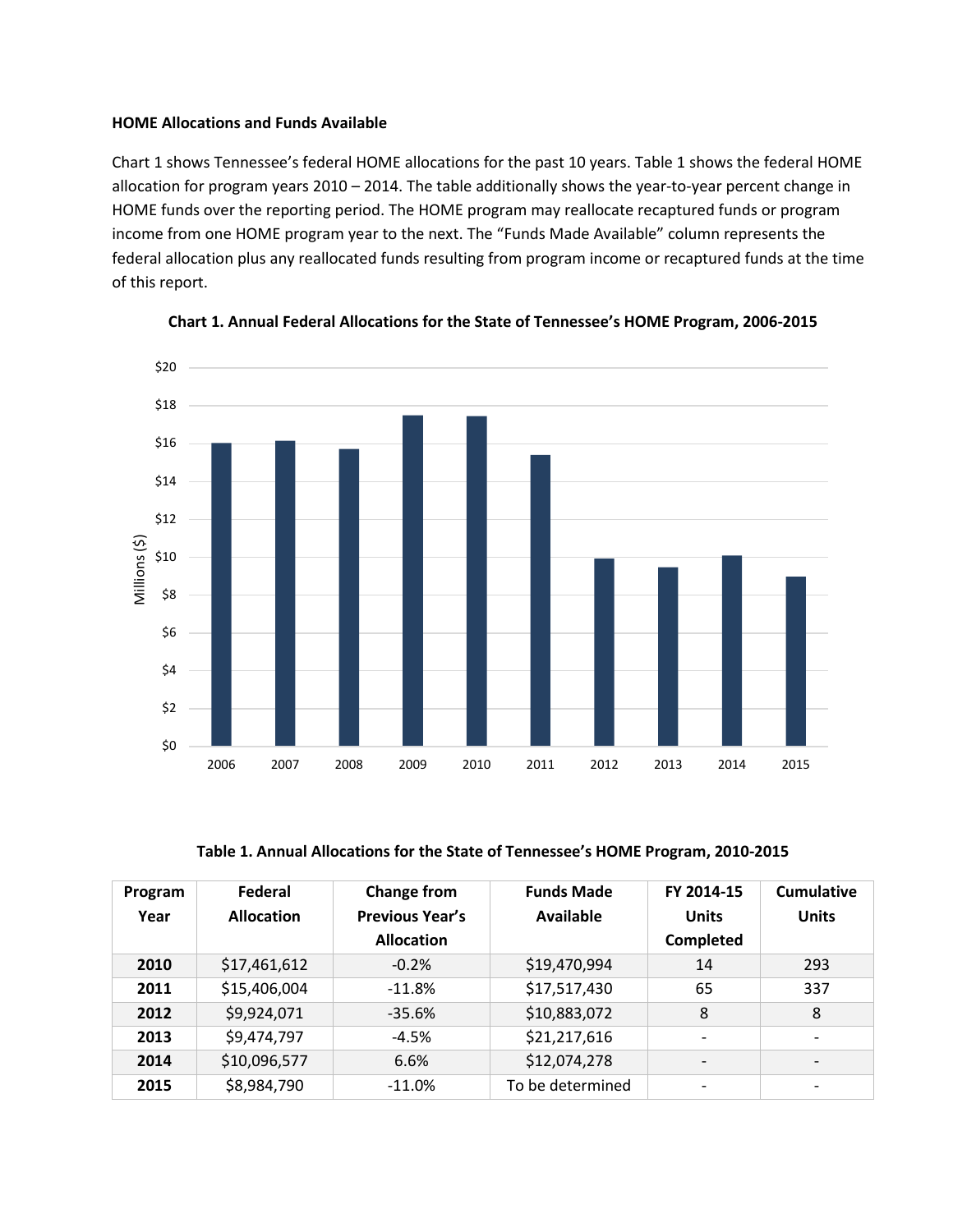The distribution of HOME funds across Tennessee's three grand divisions is represented in Table 2. During the reporting period, Middle Tennessee received 47 percent of HOME funds, followed by East Tennessee with 33 percent, then West Tennessee with 19 percent. HOME funds are distributed regionally based on the eligible population, which accounts for the differences among the grand divisions' allocations. The allocation amounts do not include funds retained for the state's administrative costs or funds that were uncommitted at the time of this report.

| <b>Grand Division</b> | 2010         | 2011         | 2012         | 2013        | 2014         | Total        |
|-----------------------|--------------|--------------|--------------|-------------|--------------|--------------|
| East                  | \$7,233,994  | \$6,984,123  | \$2,544,865  | \$2,949,096 | \$5,560,786  | \$25,272,864 |
| Middle                | \$6,831,374  | \$6,108,142  | \$4,875,000  | \$3,726,712 | \$7,896,404  | \$29,437,632 |
| West                  | \$2,766,781  | \$2,636,705  | \$3,650,256  | \$1,000,000 | \$3,225,949  | \$13,279,691 |
| Total                 | \$16,832,149 | \$15,728,970 | \$11,070,121 | \$7,675,808 | \$16,683,139 | \$67,990,187 |

**Table 2. HOME Program Funds Awarded by Grand Division**

#### **Distribution of HOME Funds by Funding Category**

Until 2012, HOME funds were allocated based on three categories: Regional, Special Needs and CHDOs. Regional allocations were made to groups of counties that corresponded to Tennessee's nine Development Districts. These allocations were made based upon the regional distribution of low-income households outside of local PJs and accounted for 75 percent of THDA HOME funds available. Special Needs projects included housing designed for persons with an unusual need due to a condition that can be either a permanent or a temporary disability. Ten percent of the available funds were reserved for applicants proposing special needs projects. As federally mandated, 15 percent of the total allocation was reserved for CHDOs.

In 2012, the Urban/Rural Allocation replaced the Regional Allocation, which comprises 75 percent of the total HOME funds available. Forty-four percent of the Urban/Rural Allocation funds is available to urban counties and 56 percent is available to rural counties.<sup>[2](#page-9-0)</sup> Additionally in 2012, the Special Needs category became the Supportive Housing Development category, which requires on-going, on-site services for persons with a disability that is either permanent or temporary. Ten percent of the total HOME funds available is reserved for the Supportive Housing Development category. Fifteen percent of the total allocation is still reserved for CHDOs.

Table 3 represents the distribution of HOME funds across each of the program categories (Regional and Urban/Rural, Special Needs and Supportive Housing Development, and CHDO) for program years 2010 – 2014. The funding amounts in the table below do not include funds retained for the state's administrative costs or funds that were uncommitted at the time of this report.

<span id="page-9-0"></span> <sup>2</sup> Urban counties include: Anderson, Blount, Bradley, Carter, Coffee, Dyer, Gibson, Hamilton, Hamblen Haywood, Madison, Maury, Montgomery, Putnam, Roane, Rutherford, Sumner, Unicoi, Williamson and Wilson. All other counties, excluding the PJs that receive their own HOME funds directly from HUD, are considered rural counties.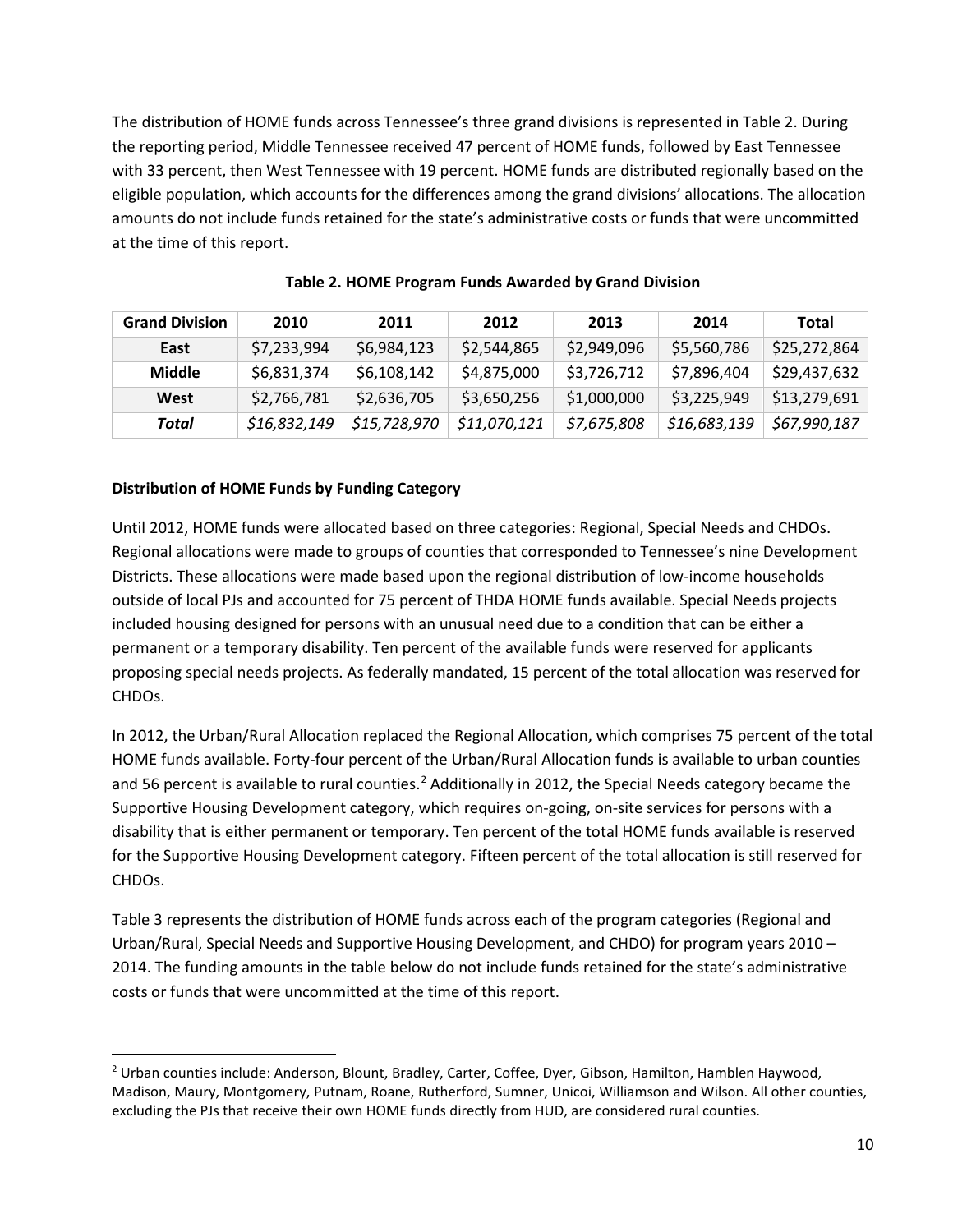| Program              | 2010         | 2011         | 2012         | 2013        | 2014         | <b>Total</b> |
|----------------------|--------------|--------------|--------------|-------------|--------------|--------------|
| <b>CHDO</b>          | \$2,643,432  | \$2,720,368  | \$2,604,544  |             | \$1,431,172  | \$9,399,516  |
| <b>Special Needs</b> |              |              |              |             |              |              |
| (Supportive          |              |              |              |             |              |              |
| Housing)             | \$1,521,096  | \$656,249    | \$1,030,361  | <b>NA</b>   | 969,914      | \$4,177,620  |
| Regional             |              |              |              |             |              |              |
| (Urban/Rural)        | \$12,667,621 | \$12,352,353 | \$7,435,216  | \$7,675,808 | \$14,282,052 | \$54,413,050 |
| Total                | \$16,832,149 | \$15,728,970 | \$11,070,121 | \$7,675,808 | \$16,683,138 | \$67,990,186 |

**Table 3. HOME Program Funds Awarded by Category, 2010 - 2014**

# **HOME Activities**

The HOME program funded various activities ranging from rehabilitating single family homes and manufactured housing, to homeownership activities, to creating or improving supportive needs rental housing. Recipients of HOME funds are able to tailor the program to support the unique needs of each county. For reporting purposes, HOME activities are grouped under one of five broad categories including: rehabilitation, new construction, acquisition only, acquisition and rehabilitation, and acquisition and new construction. Table 4 shows the distribution of completed activities during FY 2014-15 and the program years from which they were originally funded. Table 5 shows the total number of activities completed with funding from each specified program year.

**Table 4. HOME Projects Completed during FY 2014-15 by Activity Type and Program Year**

| Program<br>Year | <b>Rehabilitation</b><br>Only | <b>New</b><br>Construction<br>Only | <b>Acquisition</b><br>Only | <b>Acquisition</b><br>and<br>Rehabilitation | <b>Acquisition</b><br>and New<br>Construction | <b>Total</b> |
|-----------------|-------------------------------|------------------------------------|----------------------------|---------------------------------------------|-----------------------------------------------|--------------|
| 2010            | 3                             | 11                                 | $\overline{\phantom{0}}$   | $\overline{\phantom{a}}$                    | $\overline{\phantom{a}}$                      | 14           |
| 2011            | 57                            | $\overline{\phantom{a}}$           | 8                          | $\overline{\phantom{a}}$                    | $\overline{\phantom{a}}$                      | 65           |
| 2012            |                               |                                    | 1                          | 6                                           | $\overline{\phantom{a}}$                      | 8            |
| <b>Total</b>    | 60                            | 12                                 | 9                          | 6                                           | $\overline{\phantom{a}}$                      | 87           |

#### **Table 5. Cumulative HOME Projects Completed by Activity Type and Program Year**

|              |                | <b>New</b>          |                    | <b>Acquisition</b>    | <b>Acquisition</b>       |              |
|--------------|----------------|---------------------|--------------------|-----------------------|--------------------------|--------------|
| Program      | Rehabilitation | <b>Construction</b> | <b>Acquisition</b> | and                   | and New                  |              |
| Year         | Only           | Only                | Only               | <b>Rehabilitation</b> | Construction             | <b>Total</b> |
| 2010         | 206            | 40                  | 9                  |                       | 17                       | 279          |
| 2011         | 191            | 37                  | 18                 | 17                    | 9                        | 272          |
| 2012         | 60             | 12                  | 9                  | 6                     | $\overline{\phantom{0}}$ | 87           |
| <b>Total</b> | 457            | 89                  | 36                 | 30                    | 26                       | 638          |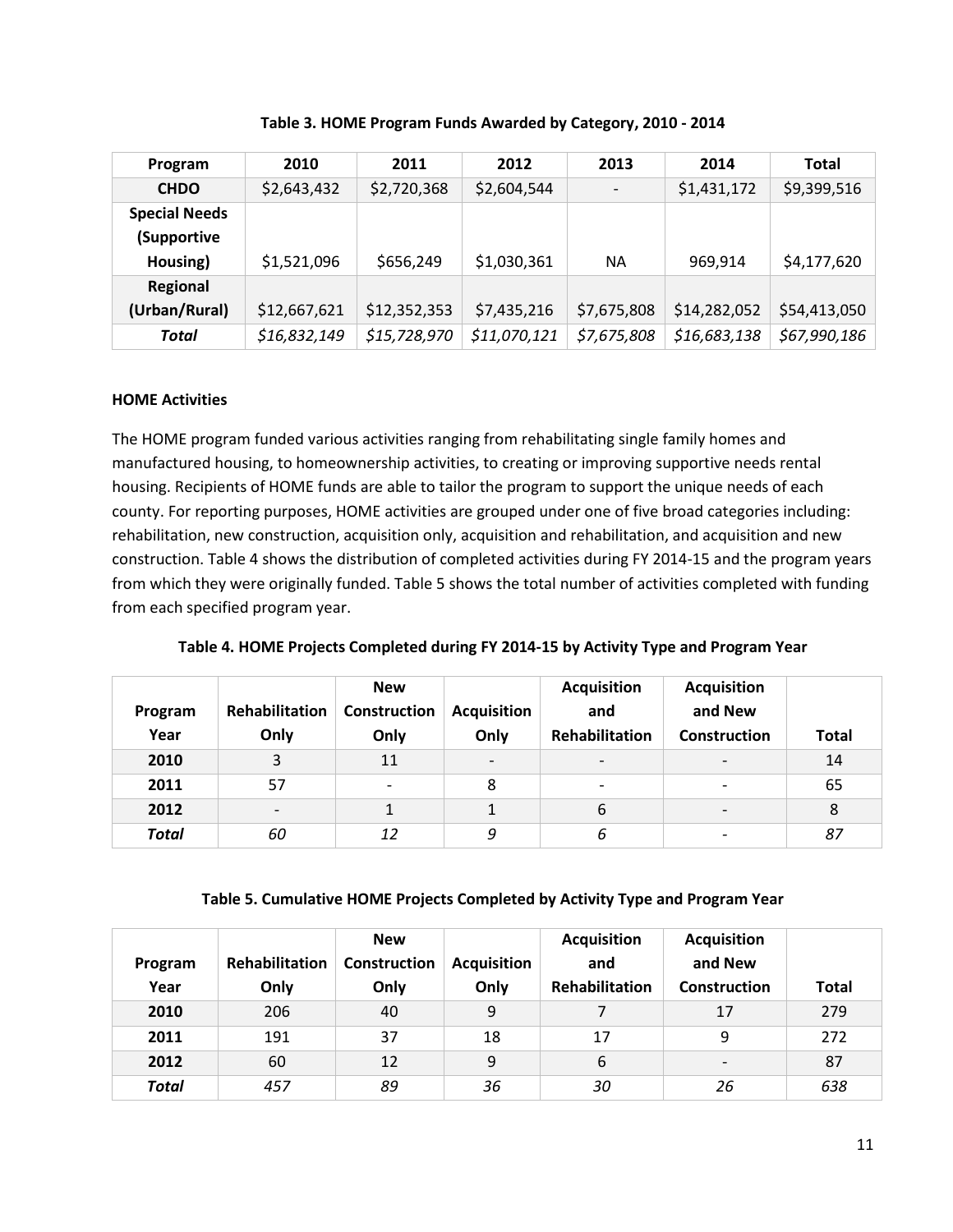# *Rehabilitation*

A total of 60 rehabilitation only projects were completed during FY 2014-15. These units account for 69 percent of all projects completed during the reporting period. Of the 60 rehabilitation projects completed, 33 were homeowner rehabilitation projects and 27 projects were for rental rehabilitation.

# *New Construction*

A total of 12 new construction only projects were completed during FY 2014-15.These units account for 14 percent of all projects. Eleven of the new construction projects completed were rental units while the remaining one was a homeownership project.

# *Acquisition Only*

A total of nine acquisition only projects were completed during FY 2014-15. These units account for 10 percent of all projects. All of the acquisition only projects were homeownership projects.

# *Acquisition and Rehabilitation*

Six acquisition and rehabilitation projects were completed during FY 2014-15. These units account for seven percent of all projects. All of the acquisition and rehabilitation projects were rental projects.

# *Acquisition and New Construction*

There were no acquisition and new construction projects completed during FY 2014-15.

#### **HOME Activities by Grand Division**

During FY 2014-15, 87 units were completed with the majority of completed HOME activities taking place in East and Middle Tennessee. Of the total units completed, 79 percent occurred in East Tennessee, 15 percent occurred in Middle Tennessee and six percent took place in West Tennessee. Table 6 shows the completed units in FY 2014-15 by grand division. Table 7 shows the cumulative total activities completed from each program year that remained active during the reporting period and in each of the grand divisions.

| <b>Grand Division</b> | 2010                     | 2011 | 2012 | <b>Grand Total</b> |
|-----------------------|--------------------------|------|------|--------------------|
| East                  | 11                       | 55   |      | 69                 |
| <b>Middle</b>         |                          |      |      | 13                 |
| West                  | $\overline{\phantom{a}}$ |      |      |                    |
| <b>Grand Total</b>    | 14                       | 65   | 8    | 87                 |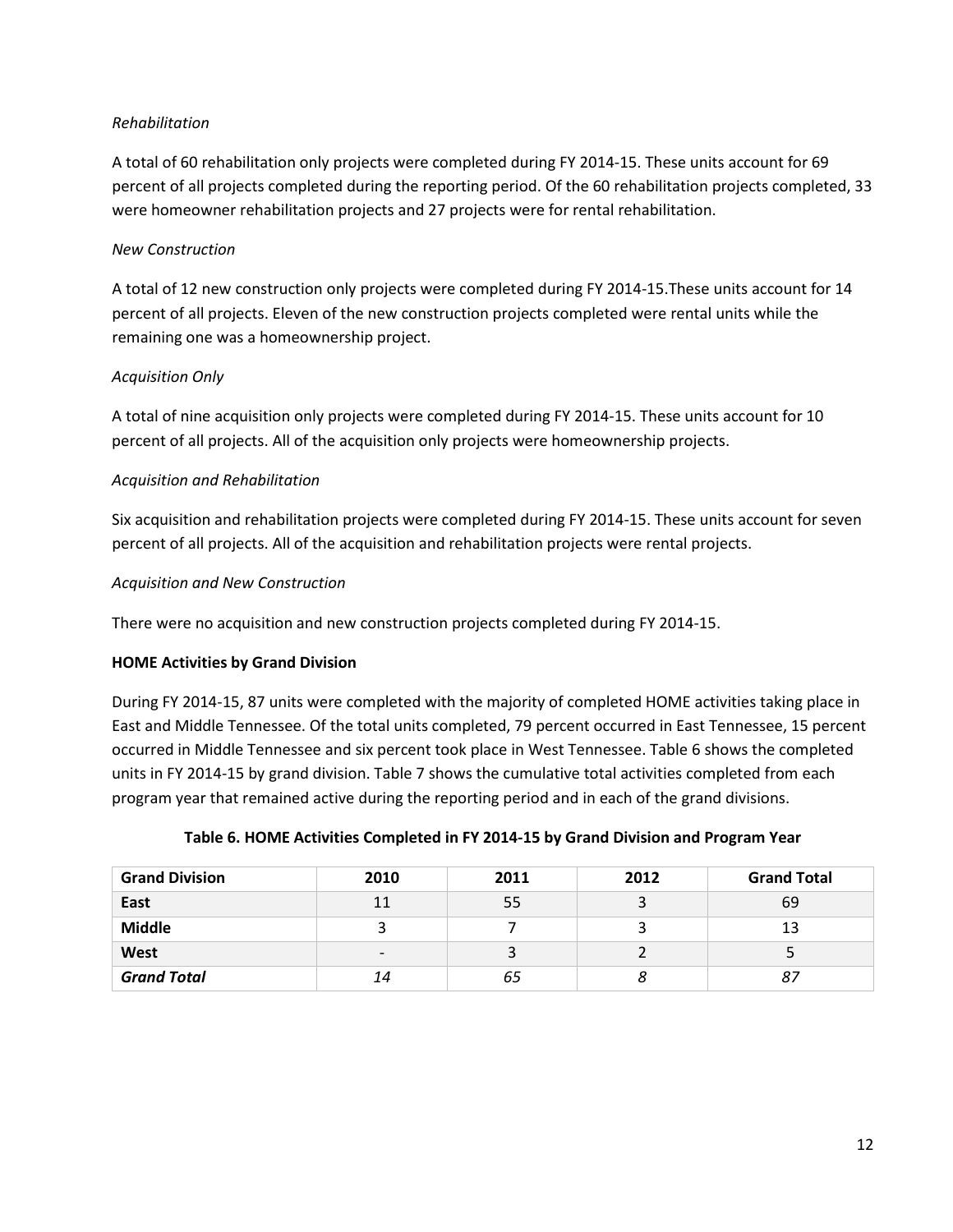| <b>Grand Division</b> | 2010 | 2011 | 2012 | <b>Grand Total</b> |
|-----------------------|------|------|------|--------------------|
| East                  | 126  | 181  |      | 310                |
| <b>Middle</b>         | 132  | 117  |      | 252                |
| West                  | 35   | 39   |      | 76                 |
| <b>Grand Total</b>    | 293  | 337  |      | 638                |

# **Table 7. Cumulative HOME Activities Completed by Grand Division and Program Year**

# **Details of HOME Beneficiaries**

During FY 2014-15, 87 households were assisted with the State of Tennessee's HOME funds. One of the 87 completed units during FY 2014-15 was reported as vacant; therefore, beneficiary data is only applicable for the 86 occupied units. Beneficiaries of HOME funds must be low- or very low-income households. [3](#page-12-0) THDA provides income determination guidelines to grantees to ensure all recipients of HOME funds meet income limits. The income of HOME beneficiaries and other demographics for projects funded between 2010 and 2014 are included in the following sections.

# **Household Characteristics**

The majority of households that received HOME assistance during the reporting period were elderly households, followed closely by single, non-elderly households. One-person households were served more frequently than any other size of household during the reporting period. Together, households with a single or elderly head of household comprised 77 percent of HOME Beneficiaries during FY 2014-15. Table 8 shows the beneficiary household sizes and types for activities completed during FY 2014-15. Table 9 shows the cumulative beneficiary characteristics from all completed activities with funding from program years 2010 through 2012.

<span id="page-12-0"></span><sup>&</sup>lt;sup>3</sup> Very low-income households are defined as those households whose annual income is 50 percent or less of the area median income (AMI) for the county in which the household resides. Low-income households are defined as those households whose annual income is between 50 percent and 80 percent of the AMI for the county in which the household resides.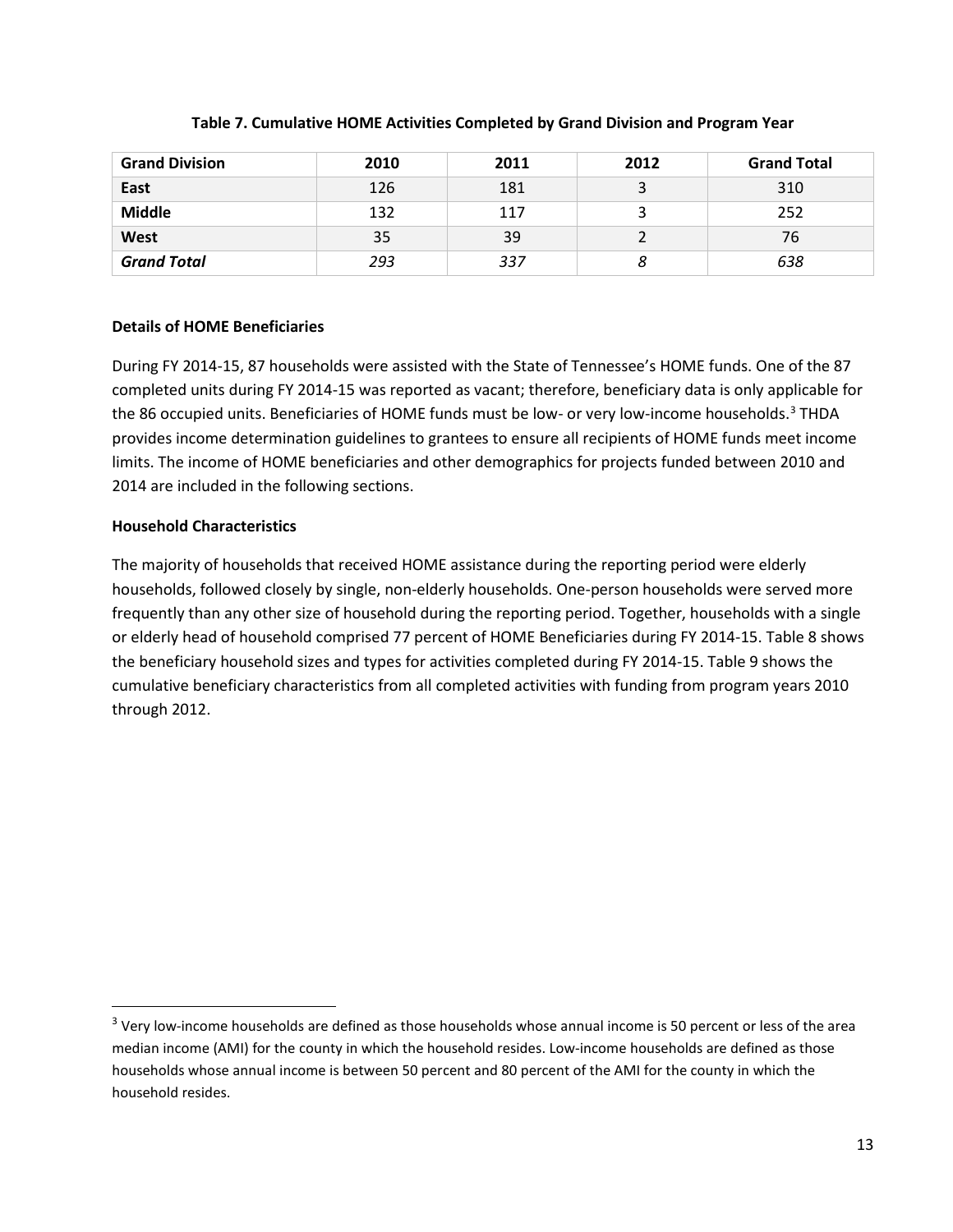| Household<br><b>Size</b> | Single, Non-<br><b>Elderly</b> | Elderly                  | Related /<br><b>Single Parent</b> | Related /<br><b>Two Parent</b> | Other                    | <b>Not</b><br><b>Available</b> | Grand<br><b>Total</b> |
|--------------------------|--------------------------------|--------------------------|-----------------------------------|--------------------------------|--------------------------|--------------------------------|-----------------------|
| 1                        | 25                             | 21                       | $\overline{\phantom{a}}$          | $\overline{\phantom{a}}$       | $\overline{\phantom{a}}$ |                                | 46                    |
| $\overline{2}$           | 4                              | 8                        | 5                                 | $\qquad \qquad \blacksquare$   | 1                        | $\overline{\phantom{a}}$       | 18                    |
| $\overline{\mathbf{3}}$  | $\overline{2}$                 | $\overline{2}$           | 5                                 | $\mathbf{1}$                   | 1                        | $\overline{\phantom{a}}$       | 11                    |
| 4                        | $\overline{2}$                 | 2                        | $\overline{2}$                    | $\mathbf{1}$                   | $\overline{\phantom{a}}$ | $\qquad \qquad \blacksquare$   | $\overline{7}$        |
| 5                        | $\overline{\phantom{a}}$       | $\overline{\phantom{a}}$ | $\overline{\phantom{a}}$          | $\overline{2}$                 | $\overline{\phantom{a}}$ | $\overline{\phantom{a}}$       | $\overline{2}$        |
| 6                        | $\overline{\phantom{0}}$       | 1                        | $\overline{\phantom{a}}$          | $\overline{\phantom{a}}$       | $\overline{\phantom{0}}$ | $\overline{\phantom{0}}$       | $\mathbf{1}$          |
| $\overline{7}$           | $\overline{\phantom{a}}$       | $\overline{\phantom{a}}$ | $\mathbf{1}$                      | $\overline{\phantom{a}}$       | $\overline{\phantom{a}}$ | $\overline{\phantom{a}}$       | 1                     |
| N/A                      |                                |                          | $\overline{\phantom{a}}$          |                                |                          | 1                              | $\mathbf{1}$          |
| <b>Grand Total</b>       | 33                             | 34                       | 13                                | $\boldsymbol{4}$               | $\overline{2}$           | 1                              | 87                    |

**Table 8. Household Size of HOME Beneficiaries in FY 2014-15 by Household Type**

# **Table 9. Cumulative Data on Household Size of HOME Beneficiaries by Household Type**

| Household<br><b>Size</b> | Single, Non-<br>Elderly | <b>Elderly</b> | Related /<br><b>Single Parent</b> | Related /<br><b>Two Parent</b> | Other          | <b>Not</b><br><b>Available</b> | Grand<br><b>Total</b> |
|--------------------------|-------------------------|----------------|-----------------------------------|--------------------------------|----------------|--------------------------------|-----------------------|
| 1                        | 123                     | 122            | $\mathbf{1}$                      | $\mathbf 0$                    | 5              | $\mathbf 0$                    | 251                   |
| 2                        | 25                      | 70             | 24                                | 6                              | 23             | 0                              | 148                   |
| 3                        | 17                      | 16             | 52                                | 15                             | 7              | $\mathbf 0$                    | 107                   |
| 4                        | 11                      | 5              | 20                                | 31                             | 6              | 0                              | 73                    |
| 5                        | 4                       | 3              | $\overline{7}$                    | 14                             | $\overline{4}$ | $\mathbf 0$                    | 32                    |
| 6                        | $\mathbf{1}$            | 4              | $\overline{2}$                    | 9                              | $\Omega$       | $\Omega$                       | 16                    |
| 7                        | $\mathbf{1}$            | 1              | $\overline{2}$                    | $\mathbf 0$                    | $\mathbf 0$    | $\Omega$                       | $\overline{4}$        |
| 8                        | $\Omega$                | 1              | $\mathbf 0$                       | 2                              | $\mathbf 0$    | $\mathbf 0$                    | 3                     |
| N/A                      | $\Omega$                | $\mathbf 0$    | $\mathbf 0$                       | $\mathbf 0$                    | $\mathbf 0$    | $\overline{4}$                 | $\overline{4}$        |
| <b>Grand Total</b>       | 182                     | 222            | 108                               | 77                             | 45             | 4                              | 638                   |

#### **Income, Occupancy Type and Other Forms of Assistance Received**

Out of the 87 occupied households receiving HOME assistance during FY 2014-15, 66 percent were very lowincome and 33 percent were low-income households. Due to unit vacancy, one percent was not available. The number of very low-income households served by the HOME program during this reporting period decreased compared to the prior year. During FY 2013-14, only 80 percent of occupied households receiving HOME assistance were very low-income. As seen from the tables below, the percentage of very low-income households served by the HOME program during FY 2014-15 is the same as the cumulative total over the last five program years, despite the decrease in very-income households served compared to last year. Table 10 shows the number of very low- and low-income households served during FY 2014-15. Table 11 shows the cumulative total of beneficiaries served from funding from program years 2010 through 2012.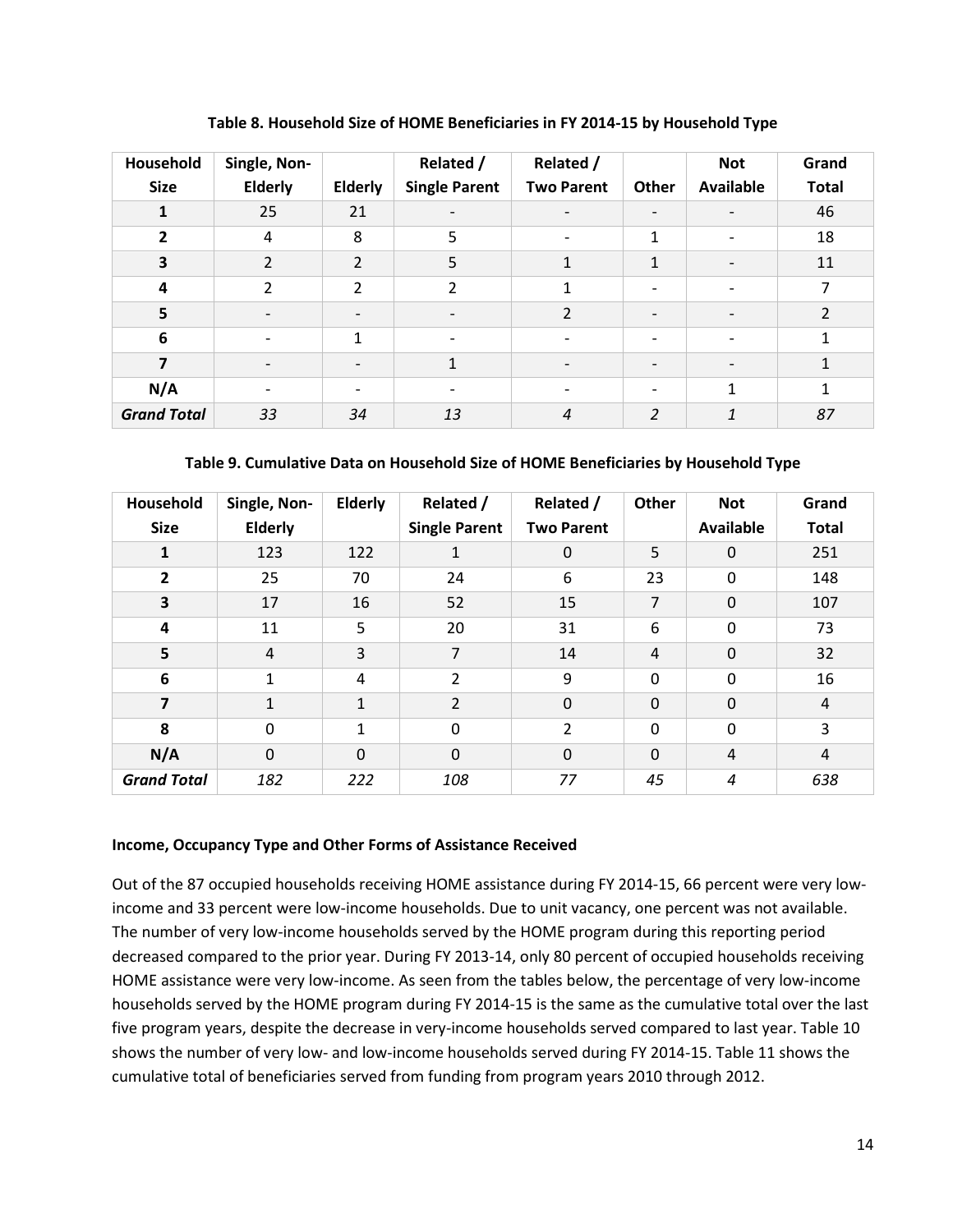| <b>Beneficiary Income</b> | <b>Number of Households</b> | <b>Percentage of Households</b> |
|---------------------------|-----------------------------|---------------------------------|
| <b>Very Low-Income</b>    | 57                          | 66%                             |
| Low-Income                | 29                          | 33%                             |
| <b>Not Available</b>      |                             | 1%                              |
| Total                     |                             | 100%                            |

# **Table 10. Distribution of HOME Program Beneficiaries in FY 2014-15 by Income**

#### **Table 11. Cumulative Distribution of HOME Program Beneficiaries by Income**

| <b>Beneficiary Income</b> | <b>Number of Households</b> | <b>Percentage of Households</b> |
|---------------------------|-----------------------------|---------------------------------|
| <b>Very Low-Income</b>    | 419                         | 66%                             |
| Low-Income                | 215                         | 34%                             |
| <b>Not Available</b>      |                             | 1%                              |
| <b>Total</b>              | 638                         | 100%                            |

During FY 2014-15, 51 percent of the units created were occupied by renters and 48 percent of the units were occupied by owners. One percent of the units were vacant. Sixty-six percent of renter occupied units and owner occupied households were occupied by very low-income households. Table 12 shows the distribution of tenant type by income level during FY 2014-15. Table 13 shows the cumulative data for units funded from program years 2010 through 2012.

| <b>Tenant Type</b> | <b>Very Low-Income HHs</b> | <b>Low-Income HHs</b> | <b>Not Available</b> | <b>Total</b> |
|--------------------|----------------------------|-----------------------|----------------------|--------------|
| Renter             | 27                         | 17                    |                      | 44           |
| Owner              | 30                         | 12                    |                      | 42           |
| Vacant             |                            | U                     |                      |              |
| <b>Total</b>       | 57                         | 29                    |                      |              |

#### **Table 13. Cumulative Distribution of HOME Program Beneficiaries by Tenant Type & Income**

| <b>Tenant Type</b> | <b>Very Low-Income HHs</b> | Low-Income HHs | <b>Not Available</b> | <b>Total</b> |
|--------------------|----------------------------|----------------|----------------------|--------------|
| Renter             | 118                        | 35             |                      | 153          |
| Owner              | 301                        | 180            |                      | 481          |
| <b>Vacant</b>      | 0                          | O              | 4                    | 4            |
| Total              | 419                        | 215            | 4                    | 638          |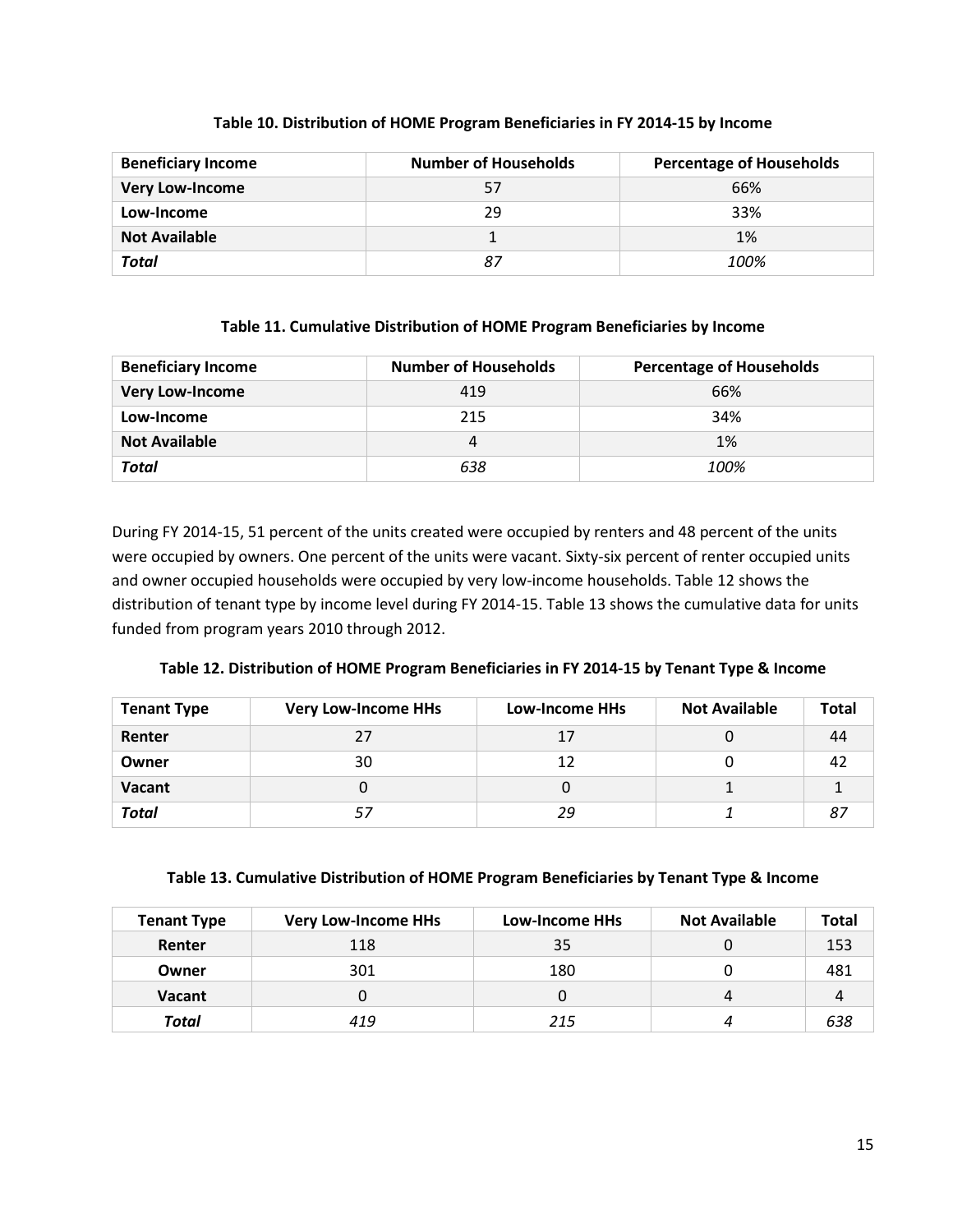Rental assistance is the only type of assistance reported for the HOME program. Forms of assistance that could support homeowners are not included in HOME beneficiary data. Of the 44 renter occupied units receiving HOME funds, 22 of the households do not receive any federal, state or local rental assistance. All of the remaining 22 renter occupied units receiving HOME funds also received rental assistance through the Section 8 housing choice voucher program.

# **Race and Ethnicity**

Race and ethnicity data for the HOME program is determined by the race and ethnicity of the head of household. The majority of the HOME beneficiaries are Non-Hispanic White, followed by Black/African American. The breakdown of HOME beneficiaries by race and ethnicity is provided in the tables below. Table 14 shows the race and ethnicity for HOME beneficiaries during FY 2014-15. Table 15 shows the cumulative race and ethnicity data for all HOME beneficiaries that were funded from program years 2010 through 2012.

| <b>RACE</b>                   | <b>NUMBER</b> | PERCENTAGE |
|-------------------------------|---------------|------------|
| White                         | 70            | 80%        |
| <b>Black/African American</b> | 15            | 17%        |
| <b>Asian</b>                  | 0             | 0%         |
| American Indian/Alaska Native | $\Omega$      | 0%         |
| <b>Other Multi-Racial</b>     | $\mathbf{1}$  | 1%         |
| Vacant                        | 1             | 1%         |
| <b>Total</b>                  | 87            | 100%       |
| <b>ETHNICITY</b>              | <b>NUMBER</b> | PERCENTAGE |
| <b>Hispanic</b>               | 0             | 0%         |

#### **Table 14. HOME Beneficiaries in FY 2014-15 by Race and Ethnicity**

#### **Table 15. Cumulative HOME Beneficiaries by Race and Ethnicity**

| <b>RACE</b>                    | <b>NUMBER</b> | PERCENTAGE |
|--------------------------------|---------------|------------|
| White                          | 497           | 78%        |
| <b>Black/African American</b>  | 132           | 21%        |
| Asian                          | $\Omega$      | 0%         |
| American Indian/Alaskan Native | 1             | 0%         |
| <b>Other Multi-Racial</b>      | 4             | 1%         |
| Vacant                         | 4             | 1%         |
| <b>Total</b>                   | 638           | 100%       |
| <b>ETHNICITY</b>               | <b>NUMBER</b> | PERCENTAGE |
| <b>Hispanic</b>                | 11            | 2%         |